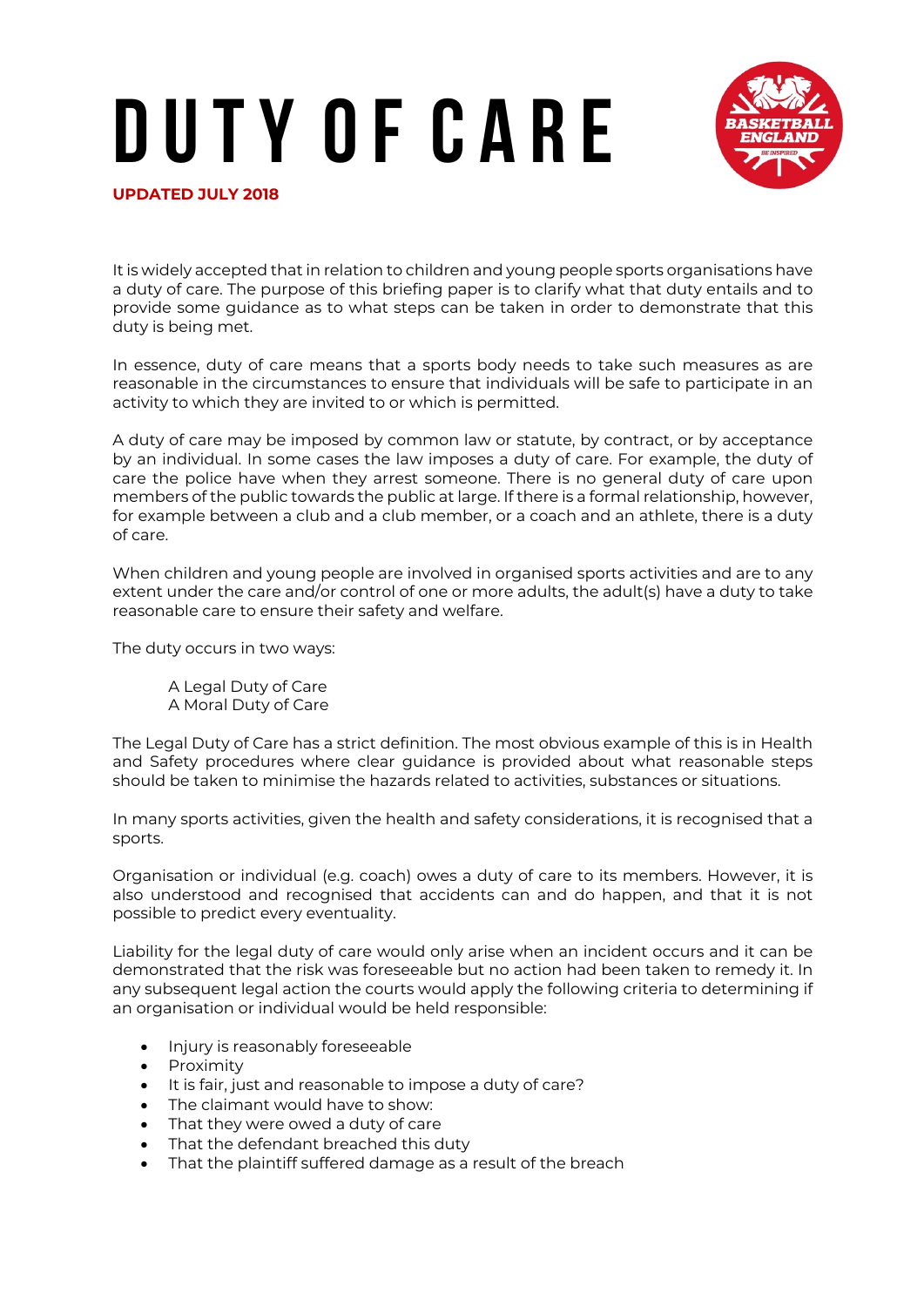It is recognised that there is a higher duty of care owed to children and young people and this is something that those working with children and young people must reflect. An example of this is the Occupier's Liability Act 1957. This requires that an occupier must be prepared for children to be less careful than adults would be in a similar situation. This consideration should be even greater if a child is known to have learning difficulties or is known to have a medical condition which may make them more vulnerable than the average child to foreseeable risk of harm.

## **CHILDREN AND YOUNG PEOPLE IN A CLUB OR SPORTS ACTIVITY**

Any person in charge of children and young people involved in a sports club or activity has a duty of care and should take all reasonable care for their safety. The duty when involved in a sports club is reasonably straightforward: it is comparable to the duty of a teacher in charge of a class of children of the same age.

There have been many cases concerning liability for accidents suffered by school pupils while at school that can be usefully applied to the sports setting. Out of these cases has evolved a general principle, which identifies the expected standard of care for teachers as that of a reasonably prudent parent, taking into account the fact that a teacher will have responsibility for a whole class of children.

This means that teachers are not required to achieve perfection with regard to their supervision of children, but that if they fall below the standards of a reasonably prudent parent and injury is suffered as a result, the teacher may be held to be negligent. Those responsible for the management or supervision of children and young people in a club setting should consider what steps they may need to take in order to demonstrate the reasonable standard of care. Examples of this could include:

- Keeping up to date registers of attendance
- Keeping up to date records of contact details
- Maintaining appropriate supervision ratios
- Maintaining up to date information on specific medical conditions allergies, asthma, epilepsy
- Ensuring that first aid provision is available at the venue
- Ensuring those responsible for supervising the children and young people have been subject to appropriate recruitment and selection processes

The Management of Health and Safety Regulations 1999 require that employers must make risk assessments and specify controls to reduce the risks of their activities. Those responsible for sports activities should consider themselves in a similar position to an employer and carry out a risk assessment for their activities. When carrying out risk assessments, it is vital to attend to the requirements relating to the duty of care and the other aspects of health and safety. Some sports have developed risk assessment templates and it is important, if these have been developed, to complete these. It is not necessary to complete an assessment on each individual activity or session if this occurs on a regular basis. An annual or seasonal assessment would be sufficient. If, however, potentially hazardous equipment is used as part of the activity then this equipment must be checked before the start of each and every session.

The Moral Duty of Care is more correctly a responsibility for safety and welfare. Members of staff have a responsibility for those children and young people, and other staff, who are under their control.

To determine if a breach of the duty of care has occurred the ordinary civil law of negligence would be applied. The question is whether the accused in acting, or omitting to act, has failed to reach the standard of a reasonable person. In specialist sports activities the qualified instructor has a duty of care for all those taking part irrespective of their age or position. The key point here is that the individual administering the activity, whatever their status, should be appropriately trained and authorised. In addition to this those in charge